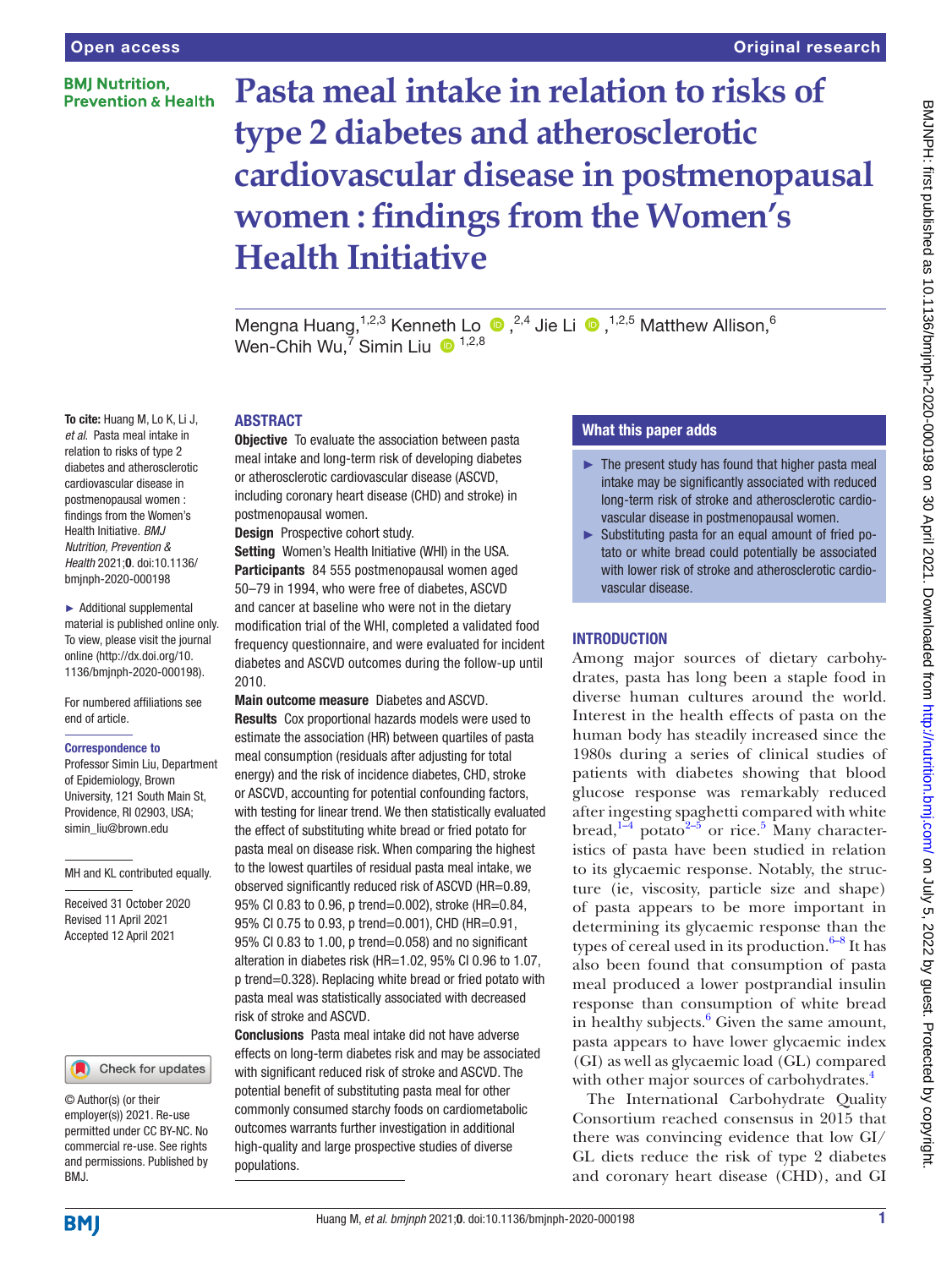represents another characteristic of carbohydrate foods apart from fibre and whole grain content.<sup>9</sup> Dietary GL and GI have been linked to numerous cardiometabolic conditions $10-14$  and risk factors.<sup>15–18</sup> Low-GI foods have been consistently associated with better glucose control in patients with diabetes. $19$  Since pasta has been shown to produce lower glycaemic response, it is then natural to hypothesise that consumption of pasta meal may have beneficial effects on the long-term risk of diabetes and atherosclerotic cardiovascular diseases (ASCVD, including CHD and stroke), given the same total carbohydrate consumption. However, few long-term studies have prospectively and directly investigated long-term average intake of pasta and the risk of developing diabetes, CHD, stroke and ASCVD. In the current study, we also aim to evaluate whether substituting other types of carbohydratedense food with pasta was associated with altered risk. To our knowledge, no other large-scale, long-term prospective cohort studies have specifically evaluated these relationships.

# **METHODS**

## Study population

The Women's Health Initiative (WHI) recruited a total of 161 808 postmenopausal women aged 50–79 years at 40 clinical centres across the USA between 1993 and 1998, including a cohort of 93 676 women in a prospective observational study (OS) and 68 132 women in one or more of the following three clinical trials (CTs): the

hormone therapy (HT) trial, the calcium and vitamin D (CaD) trial and the dietary modification (DM) trial. We analysed baseline data from participants of the OS, and the HT and CaD trials of the WHI, for whom valid information was obtained from a validated 122-item food frequency questionnaire (FFQ). $^{20}$  Participants of the DM trial were excluded due to potential major alterations in dietary behaviour after baseline. Additional exclusion criteria included: implausible total energy intake (<600 or >5000 kcal/day); prevalent diseases including diabetes, cardiovascular disease (CVD) and cancer that may alter dietary behaviours; measurements not available for outcomes of interest (incident diabetes, CHD or stroke); measurements not available for important covariates such as race and body mass index (BMI); and being underweight (BMI <18.5 kg/m<sup>2</sup>) which may reflect underlying medical conditions ([figure](#page-1-0) 1).

# Measurement of outcomes

Incident diabetes was assessed via questionnaires at enrolment and each annual visit. Participants were asked if 'a doctor prescribed for the first time any of the following pills or treatments: pills for diabetes or insulin shots for diabetes' since their last medical update. Those who responded 'yes' were considered having been diagnosed with diabetes. Since these were all postmenopausal women, newly diagnosed diabetes cases were most likely type 2 diabetes cases, which have been shown to have a high validity.<sup>21</sup> <sup>22</sup> Women who self-reported diabetes at baseline were excluded from the current analysis.



<span id="page-1-0"></span>Figure 1 Analytical sample flow chart. BMI, body mass index; CaD, calcium and vitamin D; CHD, coronary heart disease; CVD, cardiovascular disease; FFQ, food frequency questionnaire; HT, hormone therapy; OS, observational study; WHI, Women's Health Initiative.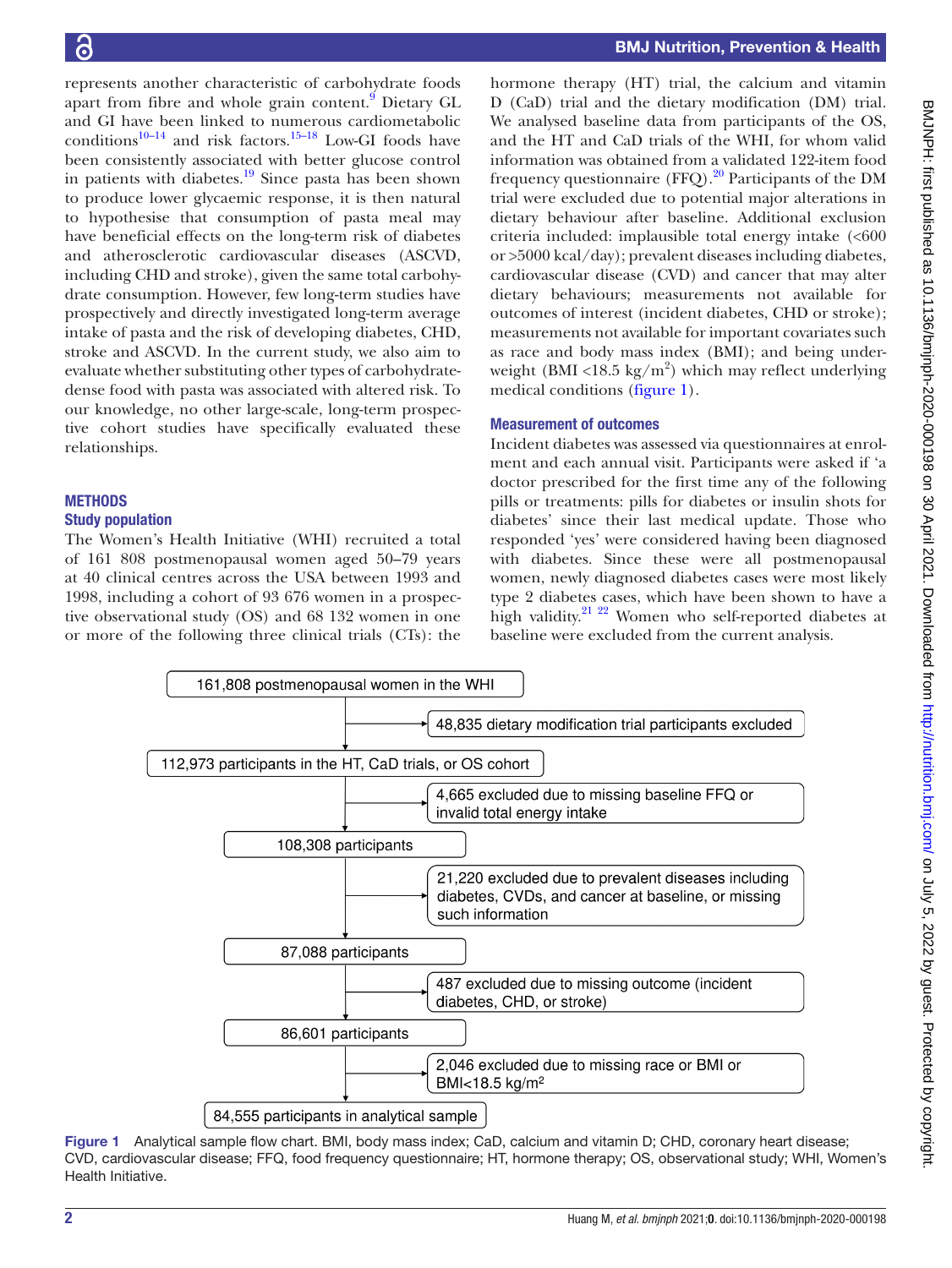Incident CHD was defined as the first occurrence of clinical myocardial infarction (MI), definite silent MI, or a death due to definite or possible CHD. Clinical MI and death were adjudicated for CT and OS participants during the core WHI study (until 2005) and Extension Study I (Ext1, until 2010).

Incident stroke was defined as the first occurrence of stroke or death due to cerebrovascular event. Stroke was adjudicated for CT and OS participants through Ext1. We further examined the concept of incident ASCVD as an outcome, which encompassed incident cases of CHD and stroke as defined above, according to the 2013 American College of Cardiology/American Heart Association Guideline on the Assessment of Cardiovascular Risk.<sup>23</sup>

#### Measurement of pasta meal

Using a validated semiquantitative FFQ, $^{20\,24}$  participants reported on the baseline FFQ how often they consumed each of the following forms of pasta during the past 3 months: macaroni and cheese/lasagna/noodles with a cream sauce, spaghetti or other noodles with meat sauce and spaghetti or other noodles with tomato sauce (and no meat), in frequency of medium servings (one cup). Nine frequency options were given, including: 'never or less than 1 per month', '1 per month', '2–3 per month', '1 per week', '2 per week', '3–4 per week', '5–6 per week', '1 per day' and '2+ per day'. Participants also had the choices of 'small', 'medium' and 'large' for portion size per serving. The midpoint of the nine categories was used to compute the semicontinuous variables for these three forms of pasta meals, in number of medium servings per day. The sum of the three was used as a measure of total pasta meal intake. The residual method was then used where total pasta meal intake was first regressed on total energy intake, and the residuals added with mean total pasta meal intake were taken as a measure of pasta meal intake uncorrelated with total energy intake.<sup>25</sup>

In addition to residual total pasta meal intake, we also constructed two measures of pasta meal intake analogous to energy density standardisation: (1) the ratio of pasta to dietary GL was computed by dividing total pasta meal intake with total dietary GL and then multiplied by 100; (2) the ratio of pasta to total energy intake was computed by dividing total pasta meal intake with dietary total energy intake and then multiplied by 1000. The respective scaling was done to obtain physiologically interpretable measurements. These two ratio measures were analysed in multivariable models in parallel with residual total pasta meal intake.

#### Statistical analysis

Baseline characteristics of participants included in the current analysis were described according to quartiles of residual total pasta meal intake. Means and SDs were generated as descriptive statistics for continuous variables, while frequencies and percentages were generated for categorical variables. Differences across pasta meal intake

quartiles were tested by analysis of variance for continuous variables and by  $\chi^2$  test for categorical variables.

Cox proportional hazards models were used to evaluate the association between residual total pasta meal intake and the risk of diabetes, CHD, stroke and ASCVD in terms of HRs and associated 95% CIs, with study baseline as the origin of analysis and time to event or time to censoring as defined hereafter. For each disease condition of interest (diabetes/CHD/stroke/ASCVD), follow-up durations were calculated as the interval between baseline and the earliest of any of the following: (1) date of annual medical history update when new disease was reported, (2) date of last data collection from the main study if the participant did not enter the Extension Study, (3) date of last data collection from the Extension Study, or (4) date of reported death.

Residual pasta meal intake was analysed both in quartiles and as continuous variables. We also tested for linear trend after assigning the median of each quartile to the participants. The proportional hazards assumption was tested following standard procedures.<sup>26</sup> We adjusted for the following potential confounding factors in model 1: study group indicator (OS/HT/CaD), age (continuous), race/ethnicity (Caucasian, African-American, Hispanic, Asian/Pacific Islander or other) and region (Northeast, South, Midwest or West of the US). In model 2, we additionally adjusted for BMI (continuous, computed from weight and height measured by trained study staff), total energy intake and per cent energy intake from carbohydrates. In model 3 and the final model, we further adjusted for cigarette smoking (never, past or current), alcohol consumption (continuous), physical activity (in metabolic equivalent hours/week, continuous), and Healthy Eating Index (HEI  $2005$ ,  $27$  continuous), and the respective family history of each outcome (diabetes, CHD, stroke or ASCVD). These potential confounding factors were chosen a priori based on current understanding of scientific literature and whether they could influence our exposure and outcomes of interest. Pasta to GL ratio and pasta to total energy ratio were analysed in similar procedures as the residual total pasta meal intake, in both continuous form and quartiles, and then tested for linear trend. We also evaluated the results adjusting for potential dietary confounders, including daily intake of fibre, total sugar, added sugar, non-whole grain, whole grain, frequency of eating a serving of vegetables and other major components in typical pasta meals (intake of total cheese and total tomato in medium servings per day).

As a sensitivity analysis, we included only pasta meals with spaghetti as the main carbohydrates source, as maca-roni and cheese had been observed to have higher GI,<sup>[7](#page-9-8)</sup> analysed similarly to residual total pasta meal intake. In a second sensitivity analysis, we used age as the timescale in the Cox proportional hazards model instead of time to event. We also statistically tested for the substitutional effects of replacing pasta meal for the same amount of white bread or fried potato, measured with the same FFQ.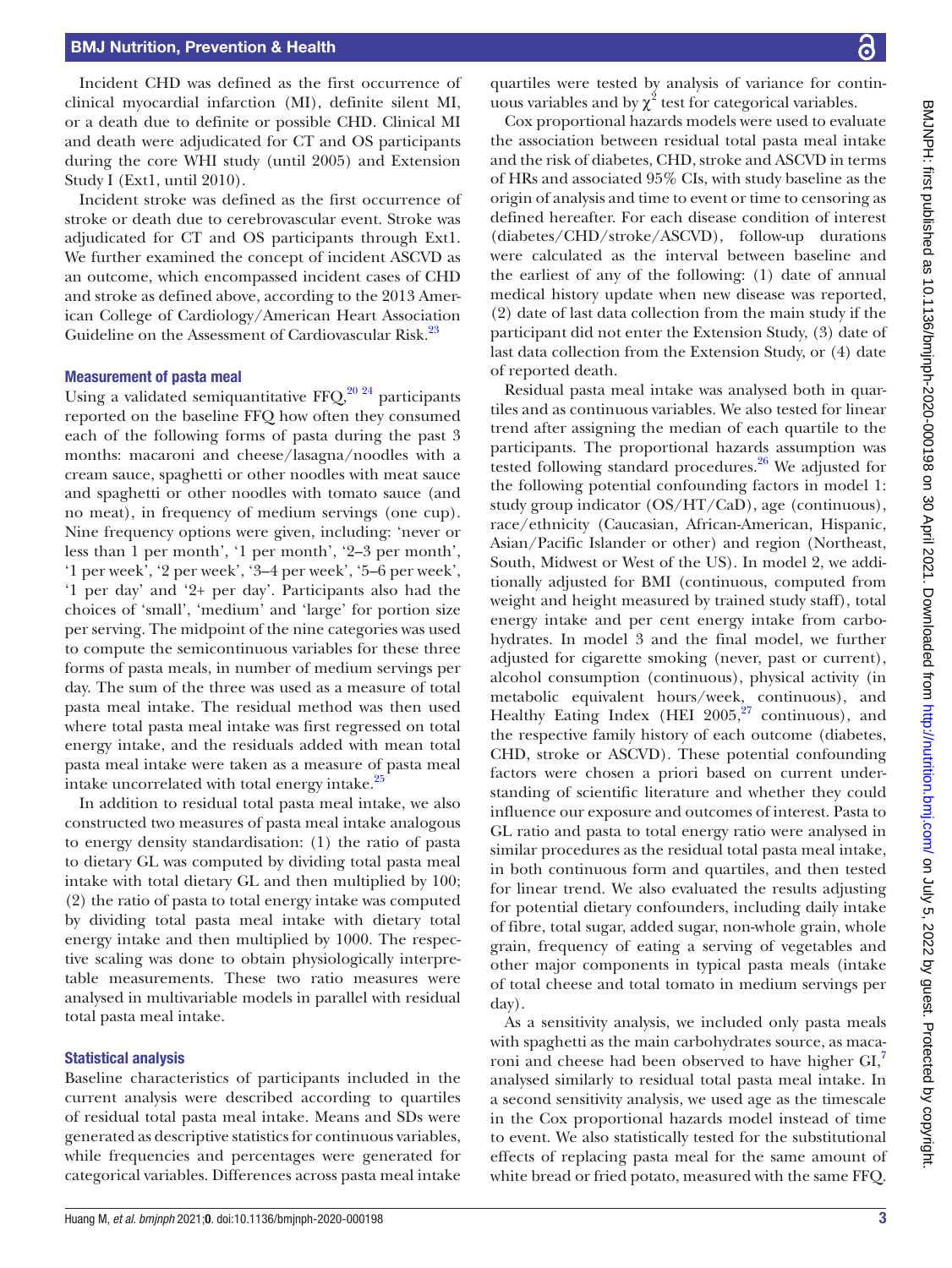To model such effects, if we take white bread as example, first the residual variable for white bread was created using the residual method; then residual total pasta meal intake and the sum of residual pasta and residual white bread were both included in model 3, so that the effect estimates for the residual pasta variable represented the estimated log(HR) for replacing one medium serving of white bread or fried potato by pasta, respectively, since the interpretation of the effect of the residual pasta variable was conditional on holding other covariates constant.<sup>28</sup> All statistical analyses were conducted using R V.3.6.3.<sup>[29](#page-10-8)</sup>

## **RESULTS**

A total of 84 555 participants of the WHI-OS, HT and CaD were included in the final analytical sample. Among these women, the median intake of pasta meal was 0.15 servings per day, or equivalently 1.04 servings per week, with the IQR from 0.08 to 0.26 servings per day (equivalently 0.54– 1.84 servings per week). This group of participants were on average 63.3 years old (SD=7.3), had an average BMI of 27.3  $\text{kg/m}^2$  (SD=5.6), an average total energy intake of 1576.2 kcal/day (SD=598.8) and an average total carbohydrates intake of 203.7  $g/day$  (SD=78.0), which translated into an average of 52.4% energy from carbohydrates (SD=9.6). Eighty-five per cent of them were white and 6.8% were smokers at study baseline. Thirty per cent had a family history of diabetes, while 51.8% had a family history of CHD, 36.1% had a family of history of stroke and 65.2% had a family history of ASCVD.

Those in the higher quartiles of residual total pasta meal intake were on average younger, more likely to be white, less likely to be never smokers and more likely to have family history of diabetes and CHD, but not stroke or ASCVD. In terms of dietary intakes, women in the lowest and highest quartiles of residual pasta meal intake had on average higher total energy intake and GL, and higher intake of total carbohydrates, total sugar, added sugar intake, fibre and both whole and non-whole grains. Those in the lowest quartiles of residual total pasta meal intake had relatively higher alcohol intake, but lower per cent energy from carbohydrates and dietary quality as measured by HEI 2005. Physical activity levels and GI were relatively similar in magnitude across quartiles [\(table](#page-4-0) 1).

Results from the Cox proportional hazards models were summarised as follows by outcomes of interest. Residual total pasta meal intake across quartiles was not associated with risk of diabetes for postmenopausal women, after adjusting for age, race, region, study indicators, BMI, total energy intake, per cent energy from carbohydrates, smoking status, alcohol consumption, physical activity, HEI 2005 and family history of diabetes (model 3). Models 1–3 had similar results ([table](#page-5-0) 2). Specifically, from model 3 [\(figure](#page-5-1) 2), compared with those in the lowest quartile of residual pasta meal intake, women in the second, third and highest intake quartiles had essentially no change in risk for incident diabetes (HR=0.97, 95% CI 0.92 to 1.03; HR=1.00, 95% CI 0.94 to 1.05; HR=1.02, 95% CI 0.96

to 1.07, respectively), and the linear trend was also not significant (p value for trend=0.328). Results were largely similar when examining quartiles of pasta to GL ratio or pasta to energy ratio.

For the CHD outcome, overall increased intake of pasta meal appeared to be associated with a decreased risk of developing CHD, especially when comparing women in the highest against the lowest quartile of residual total pasta meal intake [\(table](#page-6-0) 3). Specifically from model 3 [\(figure](#page-5-1) 2), compared with women in the lowest quartile of residual pasta meal intake, those in the second and third quartiles had no change in the risk of developing CHD (HR=0.99, 95% CI 0.90 to 1.09 and HR=1.02, 95% CI 0.93 to 1.12, respectively), while women in the highest intake quartile had an estimated 9% reduction in risk (HR=0.91, 95% CI 0.83 to 1.00), while holding constant age, race, region, study indicators, BMI, total energy intake, per cent energy from carbohydrates, smoking status, alcohol consumption, physical activity, HEI 2005 and family history of CHD; with borderline significant linear trend (p value for trend=0.058). Results were largely similar across models 1–3 as well as when examining quartiles of pasta to GL ratio or pasta to energy ratio.

Women within the highest intake quartile of pasta meal had a significantly reduced risk of developing stroke compared with those in the lowest intake quartile of pasta (HR=0.84, 95% CI 0.75 to 0.93), while those in the second and third quartiles had virtually no change in risk (HR=0.97, 95% CI 0.88 to 1.08 and HR=1.00, 95% CI 0.91 to 1.11, respectively) ([table](#page-7-0) 4, [figure](#page-5-1) 2). Testing for linear trend showed a significant inverse association (p value for trend=0.001), and results were highly consistent across models 1–3 as well as when examining quartiles of pasta to GL ratio or pasta to energy ratio.

With ASCVD being a composite outcome of CHD and stroke, participants within the highest intake quartile of residual total pasta meal had an estimated 11% decreased risk of developing ASCVD (HR=0.89, 95% CI 0.83 to 0.96) compared with those in the lowest intake quartile in model 3, while those in the second and third quartiles had no change in risk (HR=0.99, 95% CI 0.92 to 1.06 and HR=1.03, 95% CI 0.96 to 1.11, respectively), with age, race, region, study indicators, BMI, total energy intake, per cent energy from carbohydrates, smoking status, alcohol consumption, physical activity, HEI 2005 and family history of ASCVD being constant ([table](#page-8-0) 5, [figure](#page-5-1) 2). Significant inverse trends were also observed, with p value for trend=0.002. Results were again highly consistent across models 1–3 as well as when examining quartiles of pasta to GL ratio or pasta to energy ratio.

We also estimated the effects of one medium serving/ day increase in pasta meal intake variables on each disease of interest by entering the continuous variables of pasta meal intake into the models as exposure instead of quartiles. These analyses had similar results to the counterparts with quartiles as exposure, but the effect sizes seemed generally larger in magnitude [\(online supple](https://dx.doi.org/10.1136/bmjnph-2020-000198)[mental table 1\)](https://dx.doi.org/10.1136/bmjnph-2020-000198). Results were also robust to adjustment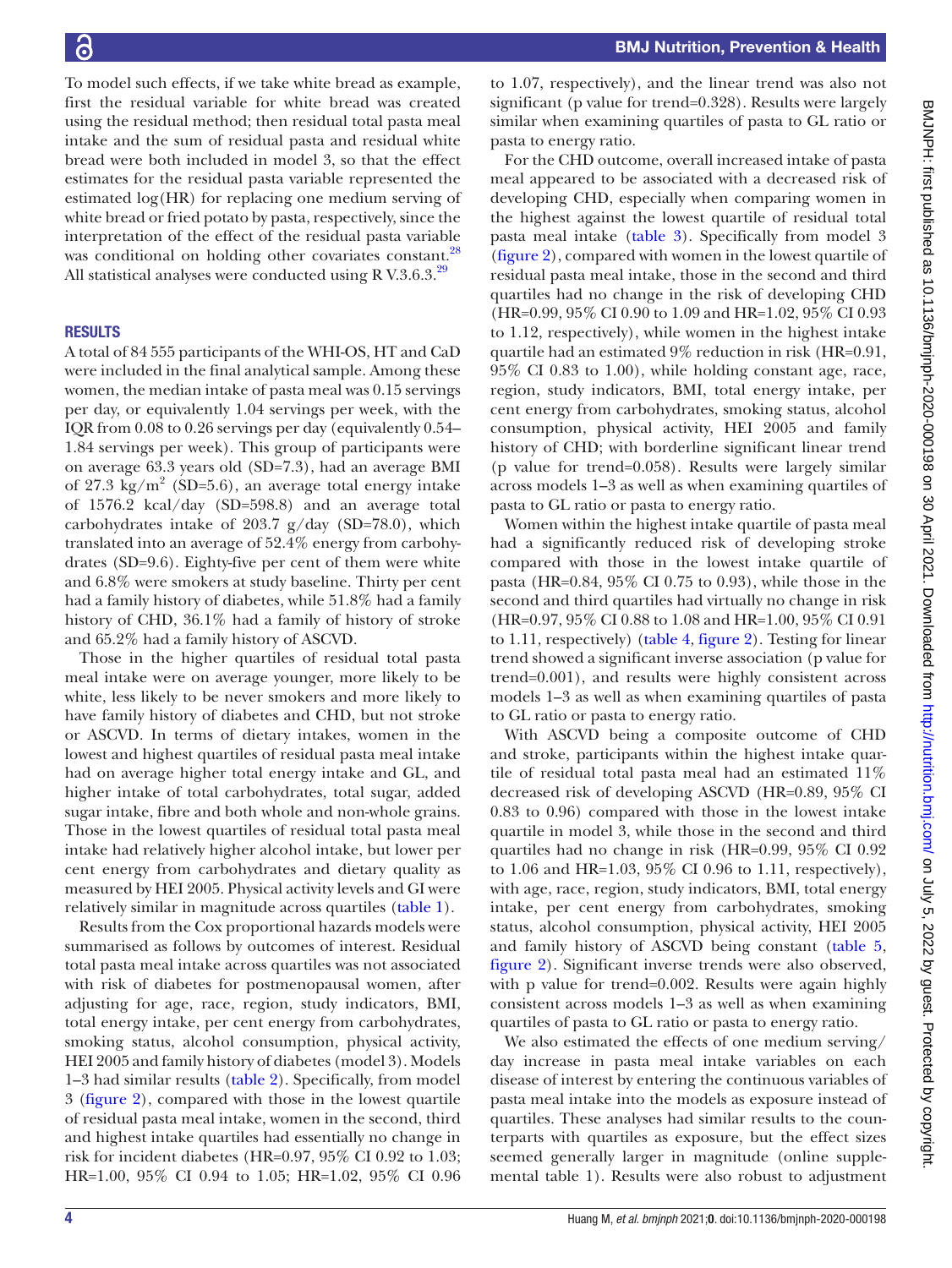intake (n=84 555)

|                                                  | Residual total pasta meal intake quartiles |                |                |                |         |
|--------------------------------------------------|--------------------------------------------|----------------|----------------|----------------|---------|
|                                                  | Q1                                         | Q2             | Q3             | Q4             | P value |
| Participants (n)                                 | 21 139                                     | 21 139         | 21 138         | 21 139         |         |
| Mean (SD) (servings/day)                         | 0.03(0.07)                                 | 0.13(0.07)     | 0.21(0.08)     | 0.45(0.27)     |         |
| Median (servings/day)                            | 0.05                                       | 0.13           | 0.20           | 0.38           |         |
| (Q1, Q3) (servings/day)                          | (0.01, 0.08)                               | (0.12, 0.15)   | (0.18, 0.23)   | (0.31, 0.51)   |         |
| OS or HT or CaD participant (n)*                 |                                            |                |                |                |         |
| OS                                               | 17 175                                     | 17 208         | 17 237         | 17 377         |         |
| HT.                                              | 3964                                       | 3931           | 3901           | 3762           |         |
| CaD                                              | 2289                                       | 2257           | 2287           | 2204           |         |
| Age at baseline (years), mean (SD)               | 64.0 (7.3)                                 | 63.9(7.3)      | 63.2(7.2)      | 61.9(7.2)      | < 0.001 |
| BMI (kg/m <sup>2</sup> ), mean (SD)              | 27.4(5.7)                                  | 27.0(5.5)      | 27.1(5.5)      | 27.6(5.8)      | < 0.001 |
| Self-reported race/ethnicity, n (%)              |                                            |                |                |                | < 0.001 |
| White, non-Hispanic                              | 17 396 (82.3)                              | 17 647 (83.5)  | 18 257 (86.4)  | 18 775 (88.8)  |         |
| African-American                                 | 1660 (7.9)                                 | 1616 (7.6)     | 1402 (6.6)     | 1120(5.3)      |         |
| Hispanic/Latino                                  | 1042 (4.9)                                 | 842 (4.0)      | 700 (3.3)      | 626 (3.0)      |         |
| Asian/Pacific Islander                           | 710 (3.4)                                  | 749 (3.5)      | 501(2.4)       | 295(1.4)       |         |
| Other                                            | 331(1.6)                                   | 285(1.3)       | 278 (1.3)      | 323(1.5)       |         |
| Cigarette smoking status, n (%)                  |                                            |                |                |                | < 0.001 |
| Never smoker                                     | 10 958 (52.4)                              | 10 950 (52.4)  | 10 700 (51.2)  | 10 036 (48.1)  |         |
| Past smoker                                      | 8512 (40.7)                                | 8503 (40.7)    | 8825 (42.2)    | 9425 (45.1)    |         |
| Current smoker                                   | 1445 (6.9)                                 | 1433 (6.9)     | 1372 (6.6)     | 1415 (6.8)     |         |
| Alcohol consumption (g/day), mean (SD)           | 7.0(14.3)                                  | 5.6(10.5)      | 5.3(9.9)       | 5.6(10.5)      | < 0.001 |
| Physical activity (METs/week), mean (SD)         | 13.9 (14.8)                                | 13.6(14.1)     | 13.5 (13.8)    | 13.9 (14.7)    | 0.013   |
| Total energy intake (kcal/day), mean (SD)        | 1864.1 (615.6)                             | 1414.0 (494.8) | 1383.3 (511.1) | 1643.4 (631.1) | < 0.001 |
| Total carb intake (g/day), mean (SD)             | 236.1 (79.9)                               | 184.0 (66.1)   | 179.6 (68.1)   | 215.0 (82.6)   | < 0.001 |
| Per cent energy from carb, mean (SD)             | 51.4(10.1)                                 | 52.7(9.8)      | 52.5(9.4)      | 53.0(9.2)      | < 0.001 |
| Total sugar intake (g/day), mean (SD)            | 121.6 (51.4)                               | 92.6(38.6)     | 87.9 (38.7)    | 98.9 (45.4)    | < 0.001 |
| Added sugar intake (g/day), mean (SD)            | 58.5 (40.4)                                | 42.0 (26.7)    | 40.4 (25.3)    | 48.8 (31.5)    | < 0.001 |
| Total fibre (g/day), mean (SD)                   | 18.5(7.2)                                  | 15.1(6.3)      | 14.8(6.3)      | 17.3(7.3)      | < 0.001 |
| Glycaemic load, mean (SD)                        | 122.9(44.5)                                | 95.3(35.8)     | 93.2(36.5)     | 112.0 (44.5)   | < 0.001 |
| Glycaemic index, mean (SD)                       | 51.8(4.2)                                  | 51.6(4.0)      | 51.8(3.7)      | 52.0 (3.4)     | < 0.001 |
| Whole grains, ounce equivalent/day, mean (SD)    | 1.5(1.2)                                   | 1.1(0.9)       | 1.1(0.9)       | 1.2(1.0)       | < 0.001 |
| Non-whole grain, ounce equivalent/day, mean (SD) | 4.1(2.4)                                   | 3.1(1.8)       | 3.2(1.7)       | 4.2(2.1)       | < 0.001 |
| HEI 2005, mean (SD)                              | 67.8 (11.4)                                | 69.5 (10.6)    | 69.5 (10.2)    | 69.0 (10.1)    | < 0.001 |
| Family history of diabetes, yes, n (%)           | 6380 (30.3)                                | 6185 (29.4)    | 6237 (29.6)    | 6522 (31.0)    | 0.007   |
| Family history of CHD, yes, n (%)                | 10 160 (50.9)                              | 10 366 (51.7)  | 10 442 (51.8)  | 10 639 (52.9)  | 0.001   |
| Family history of stroke, yes, n (%)             | 7782 (37.0)                                | 7644 (36.4)    | 7515 (35.7)    | 7445 (35.4)    | 0.001   |
| Family history of ASCVD, yes, n (%)              | 13 466 (65.1)                              | 13 533 (65.3)  | 13 473 (65.0)  | 13 596 (65.5)  | 0.125   |
| Incident diabetes, yes, n (%)                    | 2689 (12.7)                                | 2524 (11.9)    | 2618 (12.4)    | 2761 (13.1)    | 0.004   |
| Incident CHD, yes, n (%)                         |                                            |                |                |                |         |
|                                                  | 1063(5.0)                                  | 1061(5.0)      | 1047(5.0)      | 861 (4.1)      | < 0.001 |
| Incident stroke, yes, n (%)                      | 889 (4.2)                                  | 842 (4.0)      | 822 (3.9)      | 620 (2.9)      | < 0.001 |

<span id="page-4-0"></span>Table 1 Baseline characteristics of WHI participants in analytical sample by quartiles of energy-adjusted total pasta meal

\*The WHI-HT and CaD trials had overlapping participants, while those in the WHI-OS were not in these trials by design, so the numbers may not add up to the total in each quartile.

ASCVD, atherosclerotic cardiovascular disease; BMI, body mass index; CaD, calcium and vitamin D; CHD, coronary heart disease; HEI, Healthy Eating Index; HT, hormone therapy; METs, metabolic equivalents; OS, observational study; Q, quartile; ;WHI, Women's Health Initiative.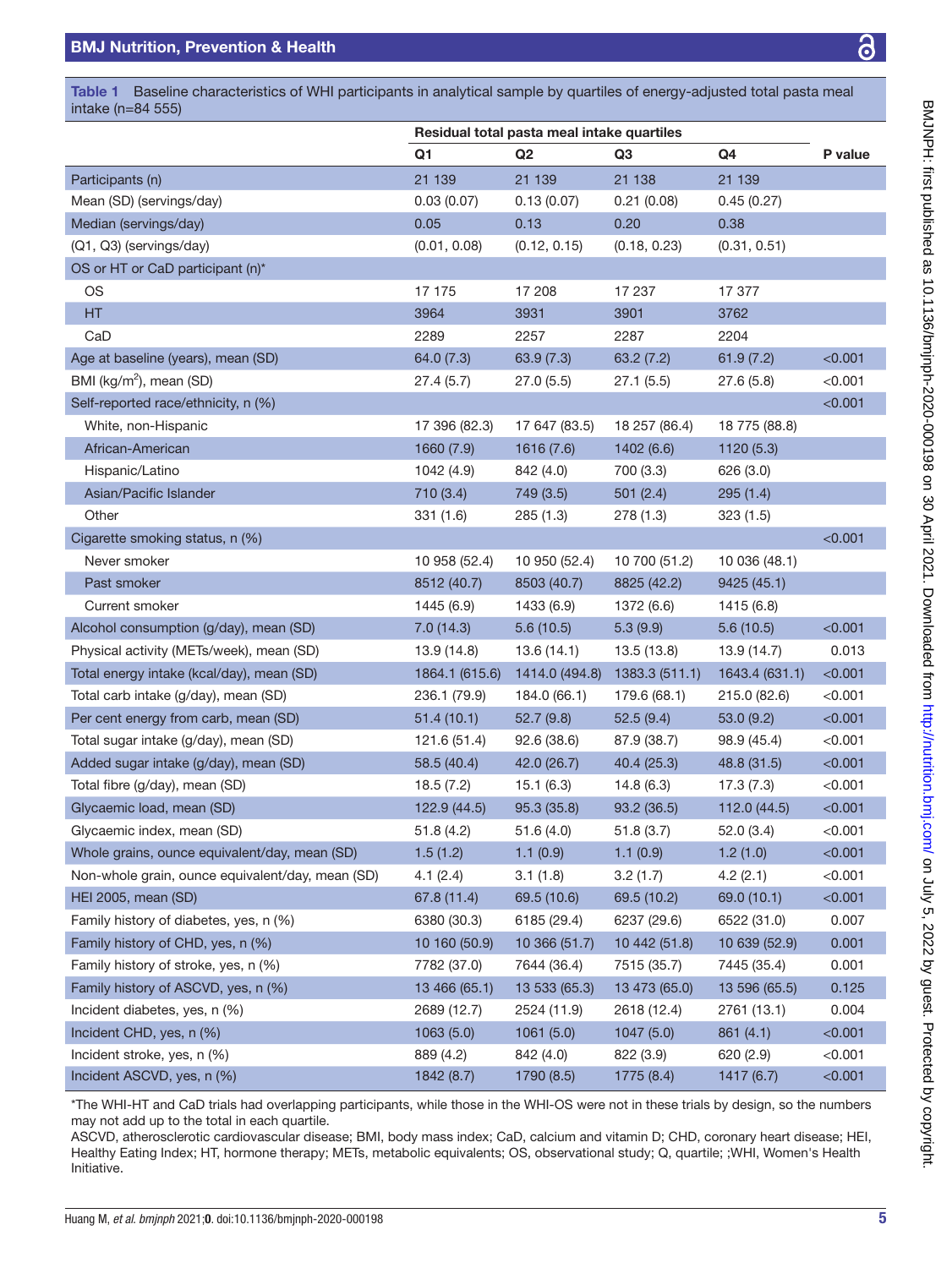<span id="page-5-0"></span>

| Estimates of relative risk and 95% CIs of diabetes according to quartiles of pasta meal intake<br>Table 2 |                                                            |                       |                                |                     |                   |  |
|-----------------------------------------------------------------------------------------------------------|------------------------------------------------------------|-----------------------|--------------------------------|---------------------|-------------------|--|
|                                                                                                           | Energy-adjusted residual total pasta meal intake quartiles |                       |                                |                     |                   |  |
|                                                                                                           | Q <sub>1</sub>                                             | Q <sub>2</sub>        | Q <sub>3</sub>                 | Q4                  | P value for trend |  |
| Cases (n)                                                                                                 | 2689                                                       | 2524                  | 2618                           | 2761                |                   |  |
| Person-years                                                                                              | 290 374.8                                                  | 296 741.9             | 302 417.7                      | 305 846.2           |                   |  |
|                                                                                                           | <b>HR (95% CI)</b>                                         |                       |                                |                     |                   |  |
| Model 1*                                                                                                  | 1.00                                                       | 0.92 (0.87 to 0.97)   | 0.95 (0.90 to 1.00)            | 1.01 (0.96 to 1.07) | 0.167             |  |
| Model 2 <sup>+</sup>                                                                                      | 1.00                                                       | 0.97 (0.92 to 1.03)   | 1.00 (0.95 to 1.06)            | 1.03 (0.97 to 1.09) | 0.148             |  |
| Model 3‡                                                                                                  | 1.00                                                       | $0.97$ (0.92 to 1.03) | 1.00 (0.94 to 1.05)            | 1.02 (0.96 to 1.07) | 0.328             |  |
|                                                                                                           | Pasta/100 GL ratio quartiles                               |                       |                                |                     |                   |  |
|                                                                                                           | Q1                                                         | Q <sub>2</sub>        | Q <sub>3</sub>                 | Q <sub>4</sub>      | P value for trend |  |
|                                                                                                           | <b>HR (95% CI)</b>                                         |                       |                                |                     |                   |  |
| Model 1*                                                                                                  | 1.00                                                       | $0.98$ (0.93 to 1.04) | 1.03 $(0.98 \text{ to } 1.09)$ | 1.08 (0.98 to 1.09) | 0.001             |  |
| Model 2 <sup>+</sup>                                                                                      | 1.00                                                       | $0.95$ (0.90 to 1.01) | 0.97 (0.92 to 1.03)            | 1.00 (0.95 to 1.06) | 0.539             |  |
| Model 3‡                                                                                                  | 1.00                                                       | 0.95(0.90 to 1.01)    | 0.97 (0.92 to 1.03)            | 1.00 (0.94 to 1.06) | 0.590             |  |
|                                                                                                           | Pasta/1000 kcal energy ratio quartiles                     |                       |                                |                     |                   |  |
|                                                                                                           | Q1                                                         | Q <sub>2</sub>        | Q3                             | Q4                  | P value for trend |  |
|                                                                                                           | <b>HR (95% CI)</b>                                         |                       |                                |                     |                   |  |
| Model 1*                                                                                                  | 1.00                                                       | 0.95(0.90 to 1.01)    | 1.00 (0.95 to 1.05)            | 1.04 (0.98 to 1.10) | 0.032             |  |
| Model 2 <sup>+</sup>                                                                                      | 1.00                                                       | 0.94 (0.89 to 0.99)   | 0.98 (0.93 to 1.03)            | 1.01 (0.96 to 1.07) | 0.173             |  |
| Model 3‡                                                                                                  | 1.00                                                       | $0.94$ (0.89 to 0.99) | 0.97 (0.92 to 1.03)            | 1.00 (0.95 to 1.06) | 0.368             |  |

\*Model 1 adjusted for age, race, region and study indicators.

†Model 2 adjusted for age, race, region, study indicators, body mass index (BMI), total energy intake and percent energy from carbohydrates. ‡Model 3 adjusted for age, race, region, study indicators, BMI, total energy intake, per cent energy from carbohydrates, smoking status, alcohol consumption, physical activity, Healthy Eating Index (HEI) 2005 and family history of diabetes.

GL, glycaemic load.

for additional potential dietary confounders [\(online](https://dx.doi.org/10.1136/bmjnph-2020-000198) [supplemental table 2](https://dx.doi.org/10.1136/bmjnph-2020-000198)).

When restricting to only spaghetti meals, the results were consistent with what we observed from the primary analyses (model 3) for each of the outcomes, in terms of

effect estimates, CIs, as well as p value from trend analysis ([online supplemental table 3\)](https://dx.doi.org/10.1136/bmjnph-2020-000198). When using age as the timescale in the Cox proportional hazards model instead of time to event, there were also no substantial changes in model estimates compared with those regarding residual



<span id="page-5-1"></span>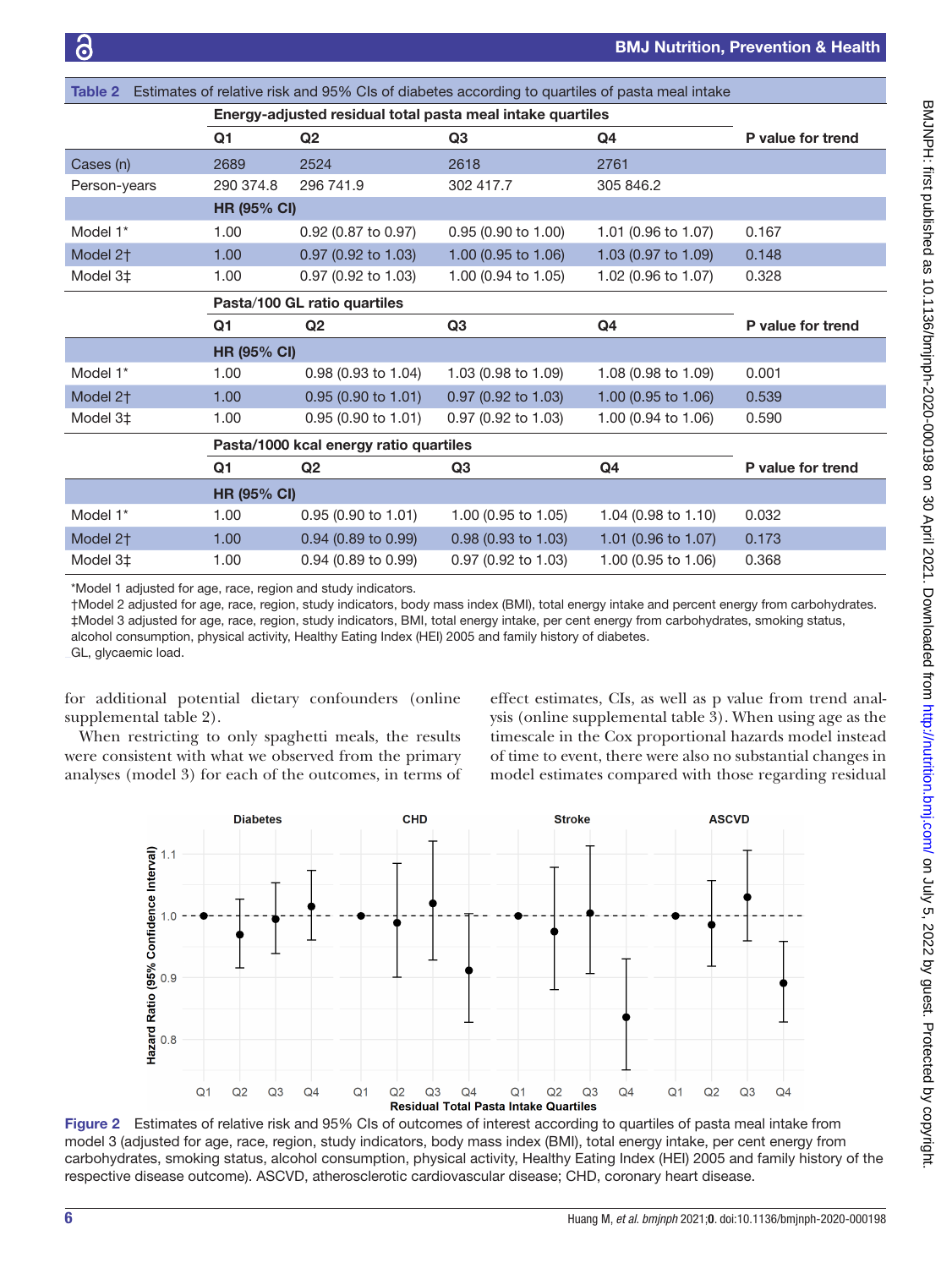| Energy-adjusted residual total pasta meal intake quartiles |                       |                                                                                                |                                        |                   |
|------------------------------------------------------------|-----------------------|------------------------------------------------------------------------------------------------|----------------------------------------|-------------------|
| Q1                                                         | Q <sub>2</sub>        | Q3                                                                                             | Q4                                     | P value for trend |
| 1063                                                       | 1061                  | 1047                                                                                           | 861                                    |                   |
| 303 901.7                                                  | 309 179.7             | 315 659.0                                                                                      | 320 927.2                              |                   |
|                                                            |                       |                                                                                                |                                        |                   |
| 1.00                                                       | 1.01 (0.93 to 1.10)   | 1.03 (0.95 to 1.12)                                                                            | 0.95 (0.86 to 1.03)                    | 0.207             |
| 1.00                                                       | 1.02 (0.93 to 1.11)   | 1.04 (0.95 to 1.14)                                                                            | 0.94 (0.86 to 1.03)                    | 0.152             |
| 1.00                                                       | $0.99$ (0.90 to 1.09) | 1.02 (0.93 to 1.12)                                                                            | 0.91 (0.83 to 1.00)                    | 0.058             |
|                                                            |                       |                                                                                                |                                        |                   |
| Q <sub>1</sub>                                             | Q2                    | Q3                                                                                             | Q <sub>4</sub>                         | P value for trend |
|                                                            |                       |                                                                                                |                                        |                   |
| 1.00                                                       | 1.02 (0.94 to 1.12)   | 1.00 (0.92 to 1.09)                                                                            | 1.00 $(0.92 \text{ to } 1.10)$         | 0.868             |
| 1.00                                                       | 1.01 (0.92 to 1.10)   | 0.96 (0.88 to 1.05)                                                                            | $0.94$ (0.86 to 1.03)                  | 0.132             |
| 1.00                                                       | $0.99$ (0.90 to 1.08) | $0.97$ (0.89 to 1.07)                                                                          | 0.94 (0.85 to 1.03)                    | 0.165             |
|                                                            |                       |                                                                                                |                                        |                   |
| Q <sub>1</sub>                                             | Q2                    | Q3                                                                                             | Q4                                     | P value for trend |
|                                                            |                       |                                                                                                |                                        |                   |
| 1.00                                                       | 1.03 (0.95 to 1.12)   | 0.98 (0.90 to 1.07)                                                                            | 0.95 (0.87 to 1.04)                    | 0.170             |
|                                                            |                       |                                                                                                | 0.93 (0.89 to 1.06)                    | 0.070             |
| 1.00                                                       | 1.02 (0.94 to 1.11)   | 0.97 (0.89 to 1.06)                                                                            |                                        |                   |
|                                                            |                       | <b>HR (95% CI)</b><br>Pasta/100 GL ratio quartiles<br><b>HR (95% CI)</b><br><b>HR (95% CI)</b> | Pasta/1000 kcal energy ratio quartiles |                   |

<span id="page-6-0"></span>Table 3 Estimates of relative risk and 95% CIs of CHD according to quartiles of pasta meal intake

†Model 2 adjusted for age, race, region, study indicators, body mass index (BMI), total energy intake and per cent energy from carbohydrates. ‡Model 3 adjusted for age, race, region, study indicators, BMI, total energy intake, per cent energy from carbohydrates, smoking status,

alcohol consumption, physical activity, Healthy Eating Index (HEI) 2005 and family history of CHD.

CHD, coronary heart disease; GL, glycaemic load.

total pasta meal intake in [tables](#page-5-0) 2–5 [\(online supple](https://dx.doi.org/10.1136/bmjnph-2020-000198)[mental table 4\)](https://dx.doi.org/10.1136/bmjnph-2020-000198). When statistically modelling the substitution effects, replacing fried potato with pasta meal was associated with a significant decreased risk of stroke (HR=0.57, 95% CI 0.36 to 0.89) and ASCVD (HR=0.68, 95% CI 0.50 to 0.93), as well as a reduction in the risk of diabetes (HR=0.78, 95% CI 0.64 to 0.95), while there was a suggestive reduction in the risk of CHD (HR=0.84, 95% CI 0.55 to 1.28). Statistically substituting pasta meal for white bread was also associated with a significant reduction in the risk of stroke (HR=0.73, 95% CI 0.59 to 0.92), and a borderline significant reduction in the risk of ASCVD (HR=0.88, 95% CI 0.76 to 1.01), while the risk was unchanged for diabetes or CHD [\(table](#page-8-1) 6).

### **DISCUSSION**

In this prospective analysis of 84 555 postmenopausal women enrolled in the WHI followed until 2010, we observed a significant association between higher intakes of pasta meal and long-term risk of developing stroke and ASCVD, and a suggestive association between higher intakes of pasta meal and long-term risk of developing CHD, while no significant relation was observed between pasta meal intake and risk of developing diabetes. When we statistically estimated the substitutional effects of replacing other types of common starchy foods with pasta meal, we also found that substituting pasta for fried potato or white bread could potentially be associated with lower risk of stroke and ASCVD, and again a suggestive association was observed between substituting pasta meal for fried potato and lowered risk of CHD.

To our knowledge, our finding of the inverse relations between pasta meal intake and risk of stroke and ASCVD was the first time that such associations were reported. Measurements of body weight and adiposity are recognised as important risk factors for cardiometabolic diseases, and we considered our findings in the context of previous evidence relating pasta meal intake to these measurements. A cross-sectional analysis in two Italian cohorts, the Moli-sani study and the Italian Nutrition and Health Survey, which included over 20 000 participants, demonstrated that higher pasta meal intake was associated with better adherence to Mediterranean diet, $30$  a dietary pattern with demonstrated cardiovascular benefit.<sup>31</sup> <sup>32</sup> The authors also found that higher pasta meal intake was associated with lower BMI, waist circumference, waist to hip ratio and lower prevalence of being overweight and obese, which was independent of adherence to Mediterranean diet and total energy intake. Similar crosssectional associations between higher pasta meal intake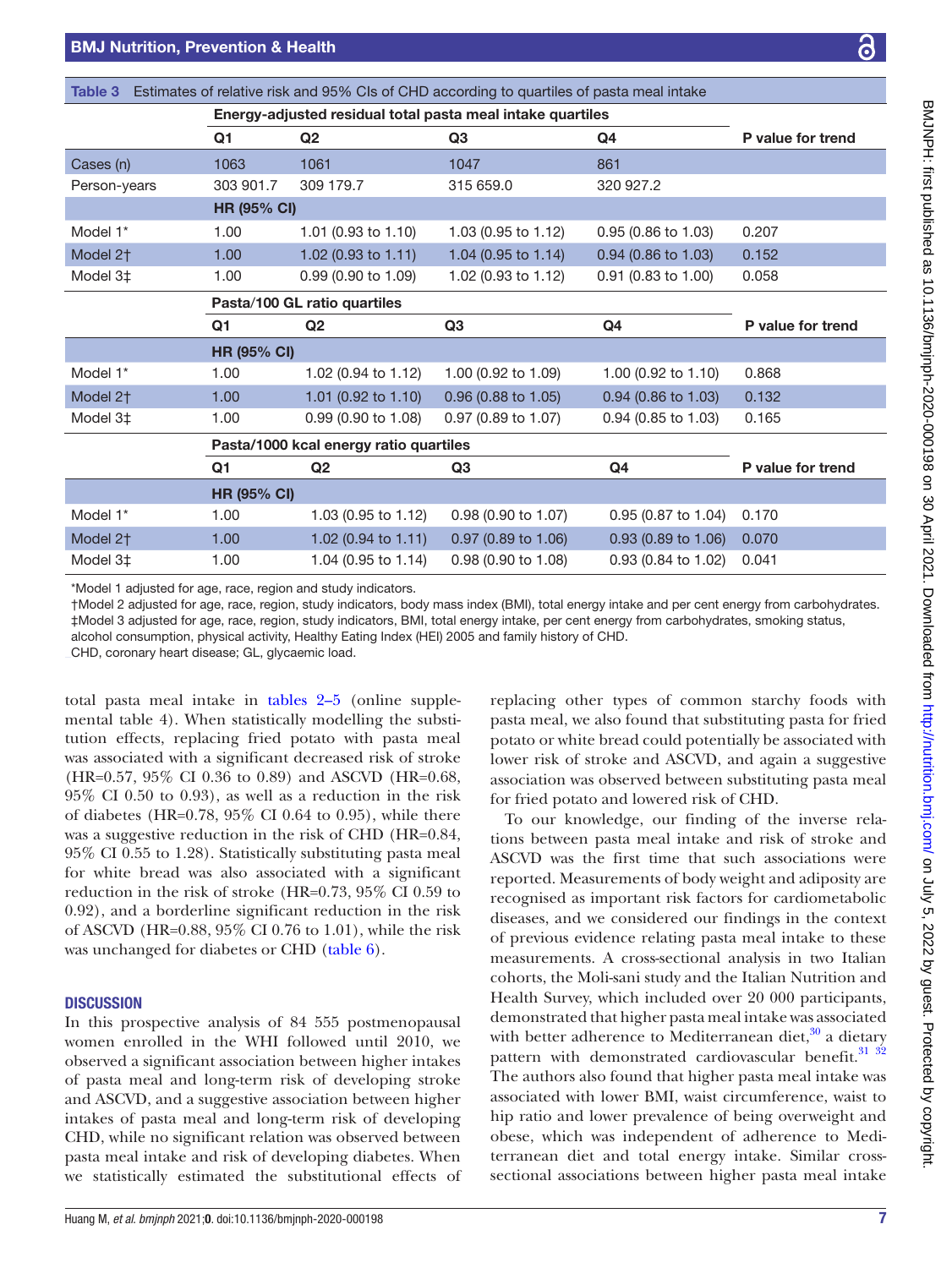<span id="page-7-0"></span>

| Estimates of relative risk and 95% CIs of stroke according to quartiles of pasta meal intake<br><b>Table 4</b> |                                        |                       |                     |                       |                   |  |
|----------------------------------------------------------------------------------------------------------------|----------------------------------------|-----------------------|---------------------|-----------------------|-------------------|--|
| Energy-adjusted residual total pasta meal intake quartiles                                                     |                                        |                       |                     |                       |                   |  |
|                                                                                                                | Q <sub>1</sub>                         | Q <sub>2</sub>        | Q <sub>3</sub>      | Q4                    | P value for trend |  |
| Cases (n)                                                                                                      | 889                                    | 842                   | 822                 | 620                   |                   |  |
| Person-years                                                                                                   | 304 807.1                              | 310 167.8             | 316 120.4           | 322 181.7             |                   |  |
|                                                                                                                | <b>HR (95% CI)</b>                     |                       |                     |                       |                   |  |
| Model 1*                                                                                                       | 1.00                                   | 0.96 (0.87 to 1.06)   | 0.98 (0.89 to 1.08) | 0.83 (0.75 to 0.92)   | 0.001             |  |
| Model 2 <sup>+</sup>                                                                                           | 1.00                                   | 0.98 (0.89 to 1.08)   | 1.00 (0.90 to 1.10) | 0.84 (0.75 to 0.93)   | 0.001             |  |
| Model 3‡                                                                                                       | 1.00                                   | $0.97$ (0.88 to 1.08) | 1.00 (0.91 to 1.11) | 0.84 (0.75 to 0.93)   | 0.001             |  |
|                                                                                                                | Pasta/100 GL ratio quartiles           |                       |                     |                       |                   |  |
|                                                                                                                | Q1                                     | Q <sub>2</sub>        | Q <sub>3</sub>      | Q4                    | P value for trend |  |
|                                                                                                                | <b>HR (95% CI)</b>                     |                       |                     |                       |                   |  |
| Model 1*                                                                                                       | 1.00                                   | 0.98 (0.89 to 1.08)   | 0.99(0.90 to 1.09)  | 0.87 (0.79 to 0.97)   | 0.009             |  |
| Model 2 <sup>+</sup>                                                                                           | 1.00                                   | 0.96 (0.88 to 1.06)   | 0.96 (0.87 to 1.06) | 0.84 (0.76 to 0.93)   | 0.001             |  |
| Model 3‡                                                                                                       | 1.00                                   | 0.97 (0.88 to 1.07)   | 0.97 (0.88 to 1.08) | 0.85 (0.77 to 0.95)   | 0.003             |  |
|                                                                                                                | Pasta/1000 kcal energy ratio quartiles |                       |                     |                       |                   |  |
|                                                                                                                | Q <sub>1</sub>                         | Q2                    | Q <sub>3</sub>      | Q4                    | P value for trend |  |
| <b>HR (95% CI)</b>                                                                                             |                                        |                       |                     |                       |                   |  |
| Model 1 <sup>*</sup>                                                                                           | 1.00                                   | 0.91 (0.83 to 1.01)   | 1.00 (0.91 to 1.09) | 0.84 (0.76 to 0.93)   | 0.003             |  |
| Model 2 <sup>+</sup>                                                                                           | 1.00                                   | 0.91 (0.82 to 1.00)   | 0.99 (0.90 to 1.09) | 0.83 (0.75 to 0.92)   | 0.003             |  |
| Model 3‡                                                                                                       | 1.00                                   | $0.91$ (0.82 to 1.00) | 1.00(0.91.1.10)     | $0.84$ (0.75 to 0.93) | 0.005             |  |

\*Model 1 adjusted for age, race, region and study indicators.

†Model 2 adjusted for age, race, region, study indicators, body mass index (BMI), total energy intake and per cent energy from carbohydrates. ‡Model 3 adjusted for age, race, region, study indicators, BMI, total energy intake, per cent energy from carbohydrates, smoking status,

alcohol consumption, physical activity, Healthy Eating Index (HEI) 2005 and family history of stroke.

GL, glycaemic load.

and lower BMI were observed in US adults as part of the International Study of Macronutrients/Micronutrients and Blood Pressure study[.33](#page-10-11) From another analysis of the same study where 17 population samples in four countries (China, Japan, UK, USA) were included, it was also found that individuals with low risk of developing CVD, as classified by favourable profile of CVD risk factors, reported higher intake of pasta meal, among other food items such as fruits, vegetables and fish. Interestingly, in studies of empirically derived dietary patterns, pasta has sometimes been classified into unhealthful patterns,<sup>[34 35](#page-10-12)</sup> or represented on both healthful and unhealthful patterns,<sup>36</sup> possibly due to correlations in intake level with certain groups of healthful or unhealthful food items. Therefore, the potential benefit of consuming pasta should be considered in the context of an overall healthy dietary pattern, for instance, the Mediterranean diet.

Dietary GI and GL have been positively linked with the risk of a number of cardiometabolic diseases, including metabolic syndrome,<sup>[10](#page-9-6)</sup> type 2 diabetes,<sup>11-133738</sup> CHD,<sup>1439-41</sup> stroke<sup>4243</sup> and risk factors including triglycerides,  $^{1516}$  highdensity lipoprotein cholesterol, $15-17$  low-density lipoprotein cholesterol<sup>16</sup> and high-sensitivity C-reactive protein.<sup>18</sup> In patients with diabetes, low-GI foods have been consistently associated with better glucose control in the blood.[19](#page-10-0) We consider the low-GI nature of pasta a major

reason why we observed inverse associations with risk of stroke and ASCVD, given the assumption that pasta was the primary component of the pasta meals that we included in assessing the exposure, which remained unchanged when pasta meal intake was standardised by total energy intake or GL, and the benefit remained when statistically replacing white bread or fried potato, both with high GI, with pasta. Moreover, previous systematic reviews assessing the effect of pasta on body weight and biochemical intermediaries indicated that pasta meal intake did not adversely affect adiposity and reduced body weight and BMI, although a large amount of unexplained heterogeneities were found among previous studies.<sup>[44](#page-10-17)</sup> In the TOSCA.IT study, glucose control, BMI, low-density lipoprotein cholesterol, triglycerides and the prevalence of obesity were not significantly different across the quartiles of pasta meal intake in people with type 2 diabetes.<sup>45</sup> Taken together, available evidence indicates that greater intake of pasta meal may have a beneficial effect on cardiometabolic risk profile particularly in affecting ASCVD risk. In the context of unchanged total carbohydrate intake and total energy intake, pasta meal intake appeared not to be associated with type 2 diabetes risk.

Ours was the first prospective study to report potential inverse associations between pasta meal intake and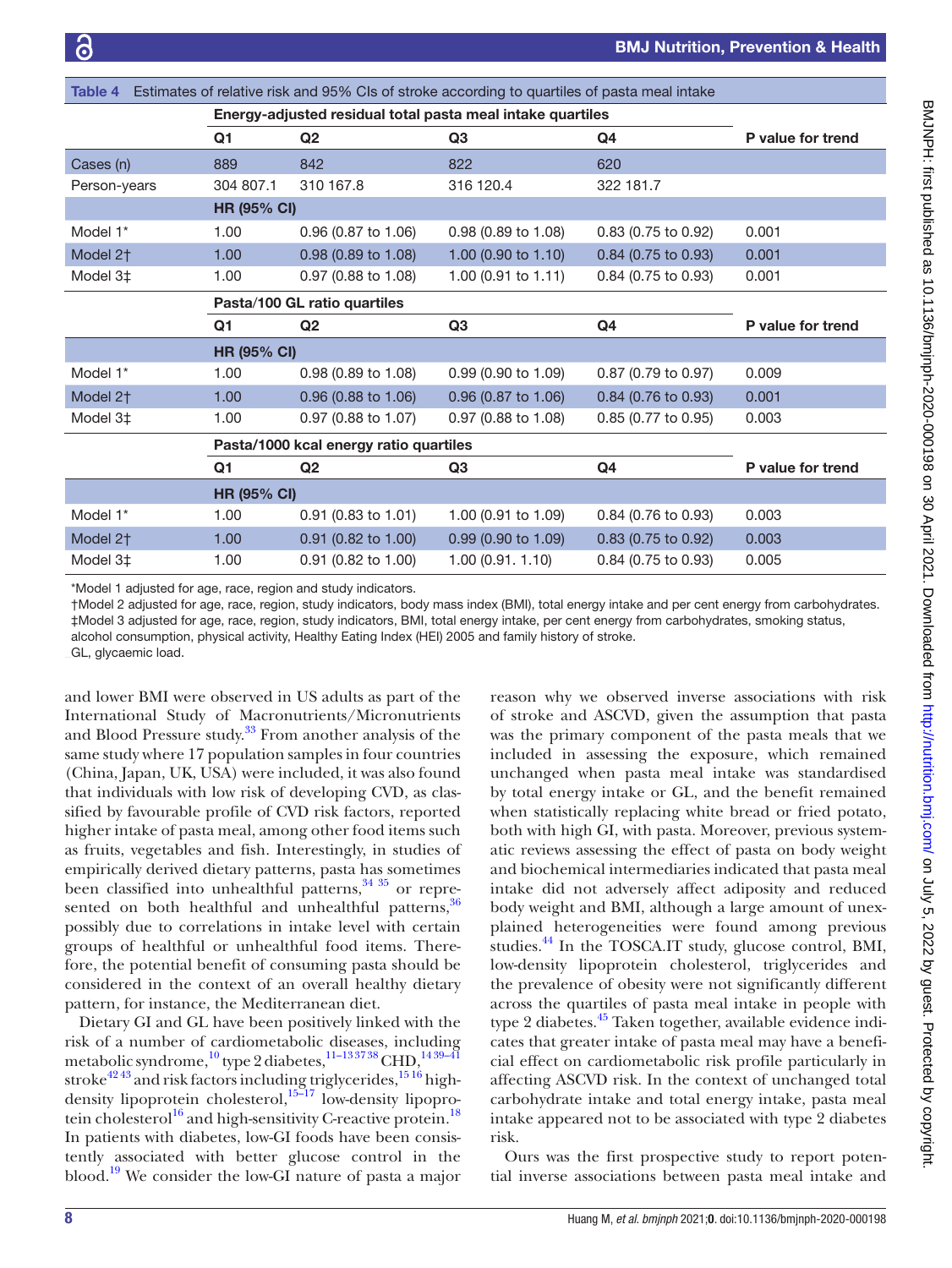<span id="page-8-0"></span>

| Table 5                                                                                                                                                                                                                                                    |                    |                                            | Estimates of relative risk and 95% CIs of ASCVD according to quartiles of pasta meal intake |                                                                                                                                                                                                                                |                   |
|------------------------------------------------------------------------------------------------------------------------------------------------------------------------------------------------------------------------------------------------------------|--------------------|--------------------------------------------|---------------------------------------------------------------------------------------------|--------------------------------------------------------------------------------------------------------------------------------------------------------------------------------------------------------------------------------|-------------------|
|                                                                                                                                                                                                                                                            |                    | Residual total pasta meal intake quartiles |                                                                                             |                                                                                                                                                                                                                                |                   |
|                                                                                                                                                                                                                                                            | Q <sub>1</sub>     | Q <sub>2</sub>                             | Q <sub>3</sub>                                                                              | Q4                                                                                                                                                                                                                             | P value for trend |
| Cases (n)                                                                                                                                                                                                                                                  | 1842               | 1790                                       | 1775                                                                                        | 1417                                                                                                                                                                                                                           |                   |
| Person-years                                                                                                                                                                                                                                               | 300 015.7          | 305 683.9                                  | 311 598.6                                                                                   | 318 080.3                                                                                                                                                                                                                      |                   |
|                                                                                                                                                                                                                                                            | <b>HR (95% CI)</b> |                                            |                                                                                             |                                                                                                                                                                                                                                |                   |
| Model 1*                                                                                                                                                                                                                                                   | 1.00               | 0.98 (0.92 to 1.05)                        | 1.02 (0.95 to 1.08)                                                                         | 0.90 (0.84 to 0.97)                                                                                                                                                                                                            | 0.005             |
| Model 2 <sup>+</sup>                                                                                                                                                                                                                                       | 1.00               | 1.00 (0.93 to 1.07)                        | 1.03 (0.96 to 1.10)                                                                         | 0.90 (0.84 to 0.97)                                                                                                                                                                                                            | 0.003             |
| Model 3‡                                                                                                                                                                                                                                                   | 1.00               | 0.99 (0.92 to 1.06)                        | 1.03 (0.96 to 1.11)                                                                         | 0.89 (0.83 to 0.96)                                                                                                                                                                                                            | 0.002             |
|                                                                                                                                                                                                                                                            |                    | Pasta/100 GL ratio quartiles               |                                                                                             |                                                                                                                                                                                                                                |                   |
|                                                                                                                                                                                                                                                            | Q1                 | Q <sub>2</sub>                             | Q <sub>3</sub>                                                                              | Q4                                                                                                                                                                                                                             | P value for trend |
|                                                                                                                                                                                                                                                            | <b>HR (95% CI)</b> |                                            |                                                                                             |                                                                                                                                                                                                                                |                   |
| Model 1*                                                                                                                                                                                                                                                   | 1.00               | 1.01 (0.94 to 1.08)                        | 1.01 (0.95 to 1.08)                                                                         | 0.95 (0.89 to 1.02)                                                                                                                                                                                                            | 0.111             |
| Model 2 <sup>+</sup>                                                                                                                                                                                                                                       | 1.00               | 0.99 (0.93 to 1.06)                        | 0.98 (0.92 to 1.05)                                                                         | 0.90 (0.84 to 0.97)                                                                                                                                                                                                            | 0.003             |
| Model 3‡                                                                                                                                                                                                                                                   | 1.00               | 1.00 (0.93 to 1.07)                        | 0.99 (0.93 to 1.07)                                                                         | 0.91 (0.85 to 0.98)                                                                                                                                                                                                            | 0.008             |
|                                                                                                                                                                                                                                                            |                    | Pasta/1000 kcal energy ratio quartiles     |                                                                                             |                                                                                                                                                                                                                                |                   |
|                                                                                                                                                                                                                                                            | Q1                 | Q <sub>2</sub>                             | Q <sub>3</sub>                                                                              | Q4                                                                                                                                                                                                                             | P value for trend |
|                                                                                                                                                                                                                                                            | <b>HR (95% CI)</b> |                                            |                                                                                             |                                                                                                                                                                                                                                |                   |
| Model 1*                                                                                                                                                                                                                                                   | 1.00               | 0.98 (0.92 to 1.04)                        | 1.00 (0.94 to 1.07)                                                                         | 0.91 (0.85 to 0.98)                                                                                                                                                                                                            | 0.010             |
| Model 2 <sup>+</sup>                                                                                                                                                                                                                                       | 1.00               | 0.97 (0.91 to 1.03)                        | 0.99 (0.93 to 1.06)                                                                         | 0.90 (0.84 to 0.96)                                                                                                                                                                                                            | 0.004             |
| Model 3‡                                                                                                                                                                                                                                                   | 1.00               | 0.98 (0.92 to 1.05)                        | 1.01 (0.94 to 1.08)                                                                         | 0.90 (0.84 to 0.97)                                                                                                                                                                                                            | 0.004             |
| *Model 1 adjusted for age, race, region and study indicators.<br>$\mathbf{A} \mathbf{A} \mathbf{A}$ and $\mathbf{A} \mathbf{A} \mathbf{A}$ and $\mathbf{A} \mathbf{A}$ and $\mathbf{A} \mathbf{A}$ and $\mathbf{A} \mathbf{A}$ and $\mathbf{A} \mathbf{A}$ |                    |                                            |                                                                                             | the contract of the distribution of the distribution of the ADMAN and also contracted to a state of the contract of the contract of the contract of the contract of the contract of the contract of the contract of the contra |                   |

†Model 2 adjusted for age, race, region, study indicators, body mass index (BMI), total energy intake and per cent energy from carbohydrates. ‡Model 3 adjusted for age, race, region, study indicators, BMI, total energy intake, per cent energy from carbohydrates, smoking status, alcohol consumption, physical activity, Healthy Eating Index (HEI) 2005 and family history of coronary heart disease (CHD) and stroke. ASCVD, atherosclerotic cardiovascular disease; GL, glycaemic load.

long-term incident cardiometabolic disease risk in a wellcharacterised national cohort of postmenopausal women with high-quality follow-up. However, several limitations should be considered when interpreting the results. Total intake of pasta meal in this study was measured by summing the semiquantitative intake frequencies of pasta

<span id="page-8-1"></span>Table 6 Estimates of relative risk and 95% CIs for specific diseases of interest by statistically substituting one medium serving of pasta meal for other starch-dense foods from model 3\*

| Pasta replacing fried<br>potato<br>HR (95% CI) | Pasta replacing<br>white bread<br>HR (95% CI) |  |
|------------------------------------------------|-----------------------------------------------|--|
| 0.78 (0.64 to 0.95)                            | 1.03 (0.93 to 1.14)                           |  |
| 0.84 (0.55 to 1.28)                            | 0.97 (0.80 to 1.17)                           |  |
| 0.57 (0.36 to 0.89)                            | 0.73 (0.59 to 0.92)                           |  |
| 0.68 (0.50 to 0.93)                            | 0.88 (0.76 to 1.01)                           |  |
|                                                |                                               |  |

\*Model adjusted for age, race, region, study indicators, body mass index (BMI), total energy intake, per cent energy from carbohydrates, smoking status, alcohol consumption, physical activity, Healthy Eating Index (HEI) 2005 and family history of the respective outcome.

ASCVD, atherosclerotic cardiovascular disease; CHD, coronary heart disease.

meals which had other commonly used ingredients such as cheese or tomato. Since the data were collected via FFQ, we could not obtain information on the proportion of pasta content within a specific pasta meal, and how much the additional ingredients of the meal may influence its association with cardiometabolic outcomes. To the extent possible, we accounted for other aspects of participants' diet by adjusting for their overall quality of dietary intake. Additional adjustment for total intake of cheese or tomato also did not substantially change the results. The source of production or the types of pasta consumed (eg, regular or whole grain or legume based, or the type of flour used in manufacturing) may lead to different GI or GL. We attempted a sensitivity analysis excluding types of pasta meal with potentially different GL such as macaroni and cheese, and the results were similar to those in the primary analysis. Finally, the findings presented here stemmed from a cohort of postmenopausal women and the overall consumption of pasta meal was relatively low (average of 1 serving/week), which may have partially influenced the observed lack of association with diabetes risk, and further analysis within cohorts of men or both sex with higher levels of consumption should be conducted to evaluate the prospective associations between pasta meal intake and risk of cardiometabolic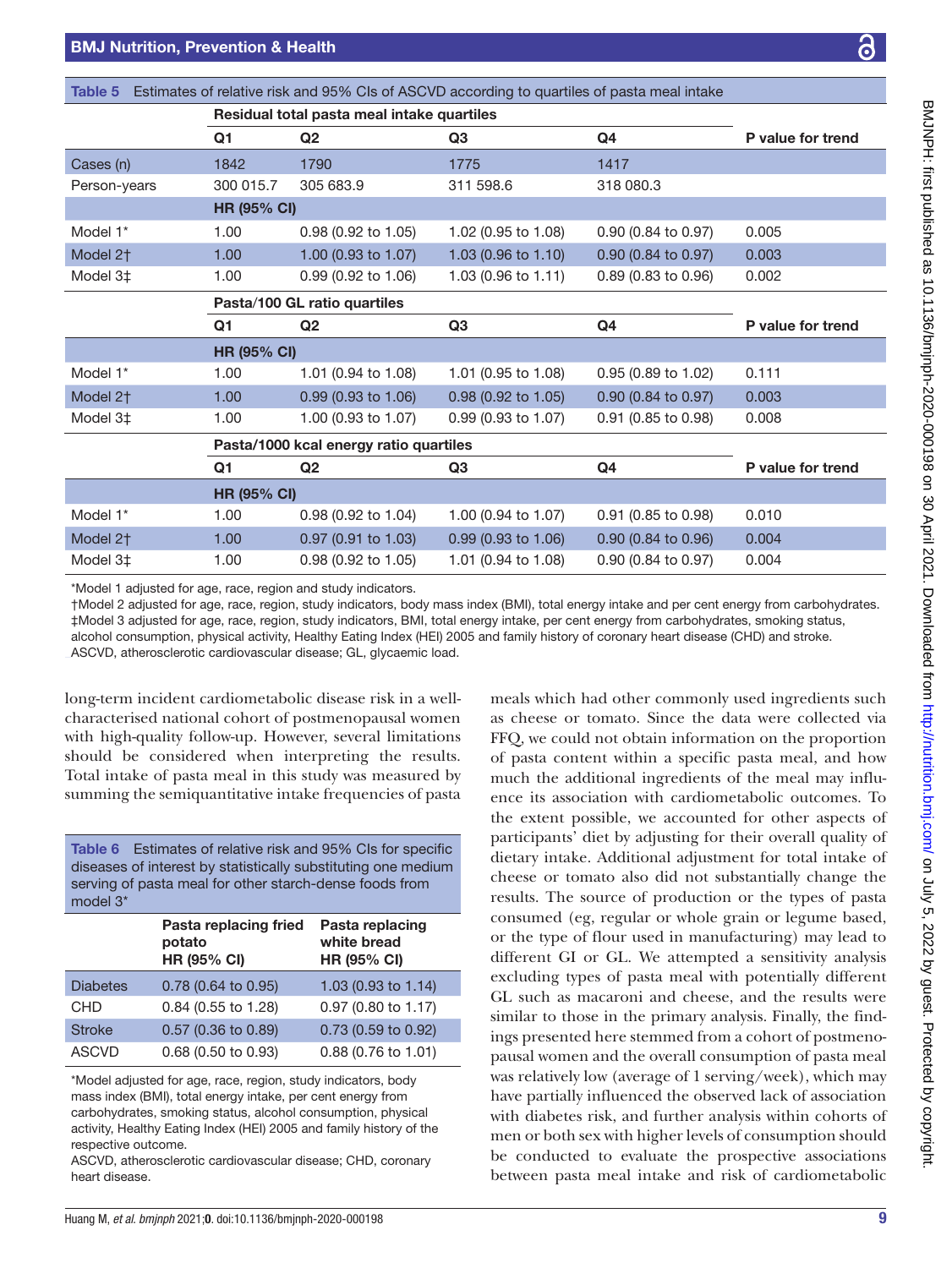disease. Further work to confirm these observations is warranted in additional high-quality prospective cohort studies of diverse populations.

In conclusion, in this large and prospective cohort of postmenopausal women followed for up to 20 years, pasta meal intake did not have any adverse effects on risk of diabetes and may be associated with significant reduced risk of stroke and ASCVD. Substituting pasta meal for other commonly consumed starchy foods such as fried potato or white bread may possibly represent a feasible and easy-to-implement method of DM to improve cardiometabolic outcomes.

#### Author affiliations

<sup>1</sup>Department of Epidemiology, Brown University School of Public Health, Providence, Rhode Island, USA

<sup>2</sup> Center for Global Cardiometabolic Health, Brown University, Providence, Rhode Island, USA

<sup>3</sup>Channing Division of Network Medicine, Brigham and Women's Hospital and Harvard Medical School, Boston, Massachusetts, USA

4 Department of Applied Biology and Chemical Technology, The Hong Kong Polytechnic University, Hung Hom, Hong Kong, China

<sup>5</sup>Center for International Health, Guangdong Provincial People's Hospital, Guangdong Academy of Medical Sciences, Guangzhou, Guangdong, China

<sup>6</sup>Department of Family Medicine and Public Health, San Diego School of Medicine, University of California San Diego, La Jolla, California, USA

<sup>7</sup> Center for Long term Services and Support, Providence VA Medical Center, Alpert Medical School, Brown University School of Public Health and the Miriam Hospital Center for Cardiac Fitness, Providence, Rhode Island, USA

<sup>8</sup> Division of Endocrinology, Department of Medicine, and Division of Cardiothoracic Surgery, Department of Surgery, The Warren Alpert School of Medicine and Rhode Island Hospital, Providence, Rhode Island, USA

Correction notice The article has been corrected since it was published online. The affiliations of the authors were incorrect which have been updated.

Acknowledgements We would like to acknowledge all WHI investigators and participants.

Contributors MH analysed the data, drafted and revised the manuscript. KL and JL assisted in data analysis and manuscript revision. MA, WCW and SL critically reviewed the analyses and revised the manuscript. SL obtained funding for the work, oversaw the entire process of study design, data analysis, manuscript drafting and revisions. All authors read, edited and approved the final manuscript, and have taken due care to ensure its integrity. MH, KL, JL, MA, WCW and SL participated in the study design; searched the literature; collected, analysed and interpreted the data; and wrote the manuscript.

Funding MH and SL were partly supported by fund donated to Brown University by Barilla. The Women's Health Initiative (WHI) programme was funded by the National Heart, Lung and Blood Institute (NHLBI), the National Institutes of Health and the US Department of Health and Human Services through contracts HHSN268201100046C, HHSN268201100001C, HHSN268201100002C, HSN268201100003C, HHSN268201100004C and HHSN271201100004C. R01DK125403

**Disclaimer** The funding sources had no role in study design, data collection, data analysis, data interpretation or the writing of this report, and in the decision to submit the manuscript for publication.

Competing interests None declared.

Patient consent for publication Not required.

Ethics approval Ethical approval of all protocols was obtained from the institutional review boards (IRBs) of all participating institutions (40 clinical site IRBs, the coordinating centre IRB and ethical review at the National Institutes of Health). Please refer to the following website for more information: [https://www.](https://www.whi.org/about/SitePages/StudyOrganization.aspx) [whi.org/about/SitePages/StudyOrganization.aspx.](https://www.whi.org/about/SitePages/StudyOrganization.aspx)

Provenance and peer review Not commissioned; externally peer reviewed.

Data availability statement Data will make avaviable subject to distrubtion policiy of the Women's Health Initiative (WHI) research program and the National Institute of Health (NIH).

Supplemental material This content has been supplied by the author(s). It has not been vetted by BMJ Publishing Group Limited (BMJ) and may not have been peer-reviewed. Any opinions or recommendations discussed are solely those of the author(s) and are not endorsed by BMJ. BMJ disclaims all liability and responsibility arising from any reliance placed on the content. Where the content includes any translated material, BMJ does not warrant the accuracy and reliability of the translations (including but not limited to local regulations, clinical guidelines, terminology, drug names and drug dosages), and is not responsible for any error and/or omissions arising from translation and adaptation or otherwise.

Open access This is an open access article distributed in accordance with the Creative Commons Attribution Non Commercial (CC BY-NC 4.0) license, which permits others to distribute, remix, adapt, build upon this work non-commercially, and license their derivative works on different terms, provided the original work is properly cited, appropriate credit is given, any changes made indicated, and the use is non-commercial. See: [http://creativecommons.org/licenses/by-nc/4.0/.](http://creativecommons.org/licenses/by-nc/4.0/)

#### ORCID iDs

Kenneth Lo<http://orcid.org/0000-0003-4624-2737> Jie Li <http://orcid.org/0000-0002-7529-6040> Simin Liu<http://orcid.org/0000-0003-2098-3844>

## **REFERENCES**

- <span id="page-9-0"></span>1 Jenkins DJ, Wolever TM, Jenkins AL, *et al*. Glycemic response to wheat products: reduced response to pasta but no effect of fiber. *[Diabetes Care](http://dx.doi.org/10.2337/diacare.6.2.155)* 1983;6:155–9.
- <span id="page-9-1"></span>2 Rasmussen O, Winther E, Arnfred J, *et al*. Comparison of blood glucose and insulin responses in non-insulin dependent diabetic patients. Studies with spaghetti and potato taken alone and as part of a mixed meal. *[Eur J Clin Nutr](http://www.ncbi.nlm.nih.gov/pubmed/3074922)* 1988;42:953–61.
- 3 Parillo M, Giacco R, Riccardi G, *et al*. Different glycaemic responses to pasta, bread, and potatoes in diabetic patients. *[Diabet Med](http://dx.doi.org/10.1111/j.1464-5491.1985.tb00655.x)* 1985;2:374–7.
- <span id="page-9-4"></span>4 Riccardi G, Clemente G, Giacco R. Glycemic index of local foods and diets: the Mediterranean experience. *[Nutr Rev](http://dx.doi.org/10.1301/nr.2003.may.S56-S60)* 2003;61:S56–60.
- <span id="page-9-2"></span>5 Hermansen K, Rasmussen O, Arnfred J, *et al*. Differential glycaemic effects of potato, rice and spaghetti in type 1 (insulindependent) diabetic patients at constant insulinaemia. *[Diabetologia](http://dx.doi.org/10.1007/BF00903344)* 1986;29:358–61.
- <span id="page-9-3"></span>6 Juntunen KS, Niskanen LK, Liukkonen KH, *et al*. Postprandial glucose, insulin, and incretin responses to grain products in healthy subjects. *[Am J Clin Nutr](http://dx.doi.org/10.1093/ajcn/75.2.254)* 2002;75:254–62.
- <span id="page-9-8"></span>7 Wolever TM, Jenkins DJ, Kalmusky J, *et al*. Glycemic response to pasta: effect of surface area, degree of cooking, and protein enrichment. *[Diabetes Care](http://dx.doi.org/10.2337/diacare.9.4.401)* 1986;9:401–4.
- 8 Granfeldt Y, Björck I, Hagander B. On the importance of processing conditions, product thickness and egg addition for the glycaemic and hormonal responses to pasta: a comparison with bread made from 'pasta ingredients'. *[Eur J Clin Nutr](http://www.ncbi.nlm.nih.gov/pubmed/1782920)* 1991;45:489–99.
- <span id="page-9-5"></span>9 Augustin LSA, Kendall CWC, Jenkins DJA, *et al*. Glycemic index, glycemic load and glycemic response: an international scientific consensus Summit from the International carbohydrate quality Consortium (ICQC). *[Nutr Metab Cardiovasc Dis](http://dx.doi.org/10.1016/j.numecd.2015.05.005)* 2015;25:795–815.
- <span id="page-9-6"></span>10 Juanola-Falgarona M, Salas-Salvadó J, Buil-Cosiales P, *et al*. Dietary glycemic index and glycemic load are positively associated with risk of developing metabolic syndrome in middle-aged and elderly adults. *[J Am Geriatr Soc](http://dx.doi.org/10.1111/jgs.13668)* 2015;63:1991–2000.
- <span id="page-9-9"></span>11 Salmerón J, Manson JE, Stampfer MJ, *et al*. Dietary fiber, glycemic load, and risk of non-insulin-dependent diabetes mellitus in women. *[JAMA](http://dx.doi.org/10.1001/jama.1997.03540300040031)* 1997;277:472–7.
- 12 Schulze MB, Liu S, Rimm EB, *et al*. Glycemic index, glycemic load, and dietary fiber intake and incidence of type 2 diabetes in younger and middle-aged women. *[Am J Clin Nutr](http://dx.doi.org/10.1093/ajcn/80.2.348)* 2004;80:348–56.
- 13 Bhupathiraju SN, Tobias DK, Malik VS, *et al*. Glycemic index, glycemic load, and risk of type 2 diabetes: results from 3 large US cohorts and an updated meta-analysis. *[Am J Clin Nutr](http://dx.doi.org/10.3945/ajcn.113.079533)* 2014;100:218–32.
- <span id="page-9-10"></span>14 Liu S, Willett WC, Stampfer MJ, *et al*. A prospective study of dietary glycemic load, carbohydrate intake, and risk of coronary heart disease in US women. *[Am J Clin Nutr](http://dx.doi.org/10.1093/ajcn/71.6.1455)* 2000;71:1455–61.
- <span id="page-9-7"></span>Liu S, Manson JE, Stampfer MJ, et al. Dietary glycemic load assessed by food-frequency questionnaire in relation to plasma high-